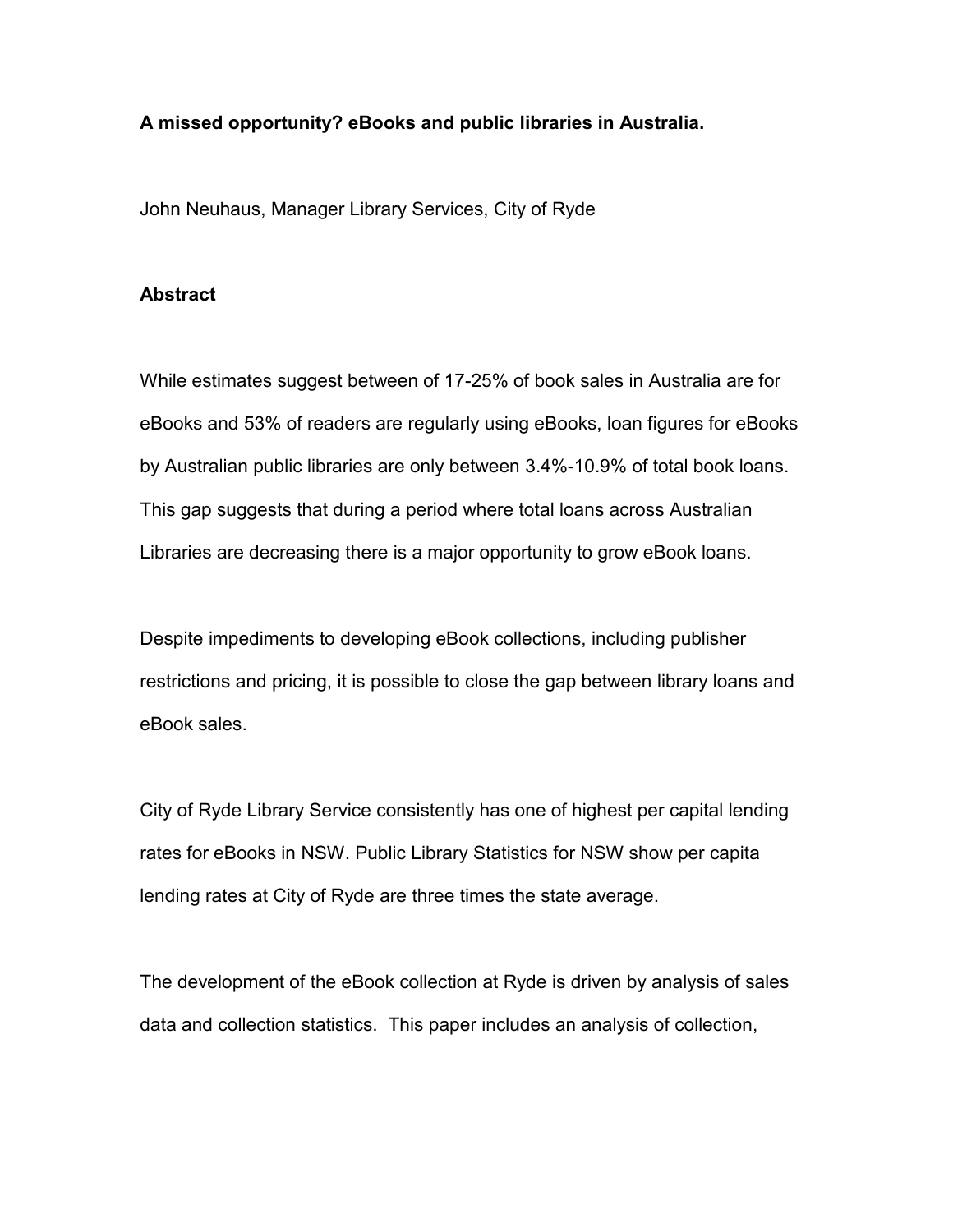circulation and customer data as well as an overview of the promotion and customer support for the City of Ryde online library.

#### **Background**

City of Ryde introduced an eBook service during July 2012 and loans have grown strongly each year. The service is now well established with more than 18500 eBook copies for loan and 3500 audiobooks. As with all library collections a key decision is how large a collection should be. City of Ryde had previously identified collection size targets for print collections based on loans and turnover but as these were for mature print collections the same methodology could not be applied to a rapidly growing new collection where potential loans are restricted by availability of copies. An approach taken for identifying a collection size target for eBooks was to analyse the commercial sales of eBooks, as this represents a market where the majority of popular titles are available for immediate purchase and use, then consider the application of this data to library eBook services. Available sales data was supplemented with analysis of the result of research on Australian readers conducted by Macquarie University for the Australian Council of the Arts in 2017 (David Throsby, Jan Zwar, & Callum Morgan, 2017)

## **Part 1 Analysis of the market for library eBook services in Australia**

## **What is the market for eBooks sales in Australia?**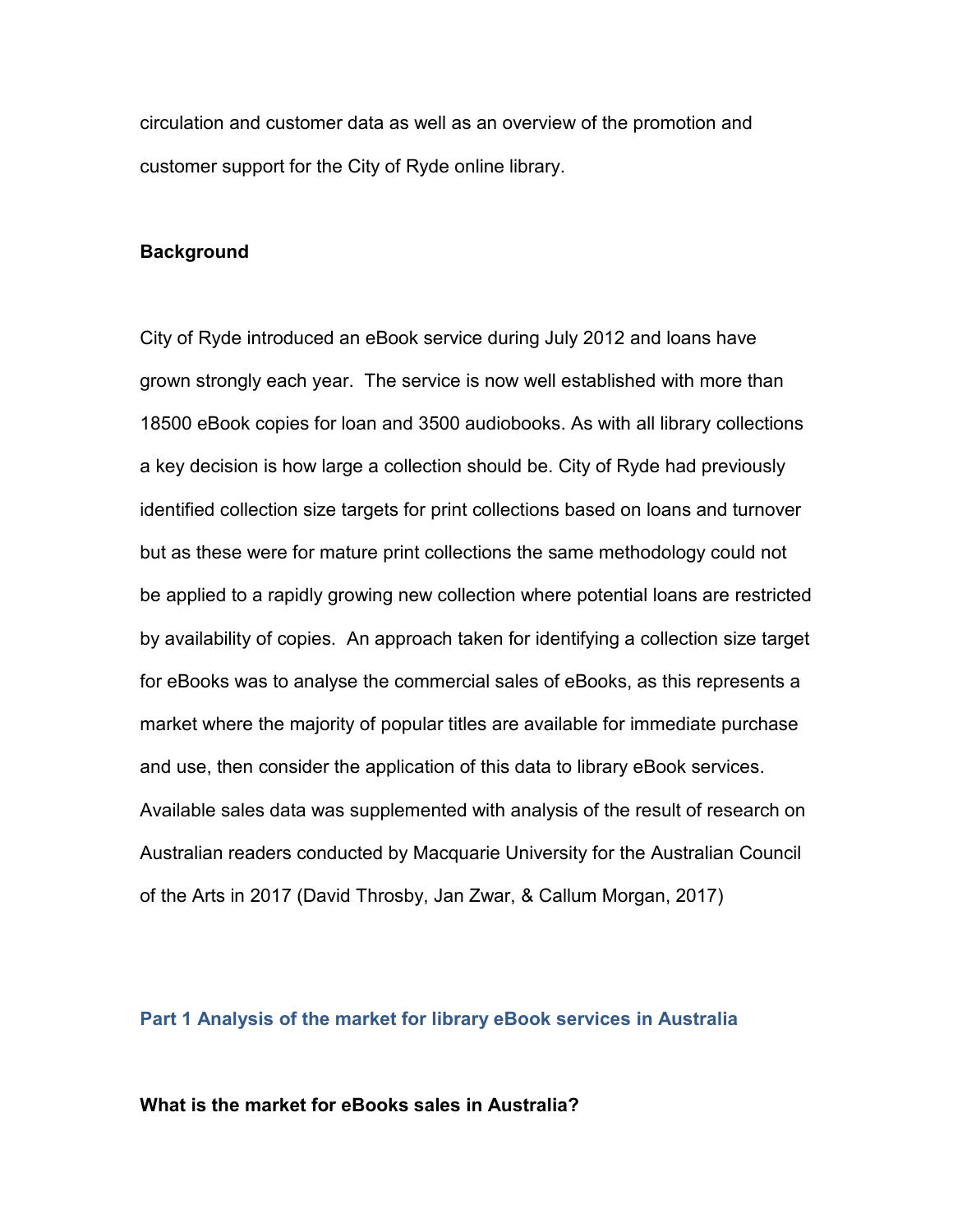A definitive figure for eBook sales in Australia is not possible due to the a lack of publically available aggregated data (Jan Zwar, 2016 p. 7) . It is therefore necessary to derive an estimate from a variety of publically available sources.

Published estimates over the last few years fall within a similar range. An estimate of 20% by Books+Publishing in September 2016 (Books+Publishing, 2016) and 17%-25% in 2017 (David Throsby et al., 2017, p. 12) . A prediction of 20%-30% of sales by 2020 was made by ALIA in 2015 (ALIA, 2015b). There are some problems using these estimates, as it is not always clear if they refer to sales turnover or to unit sales.

Figures for the United States Market can help to verify the Australian estimates with eBooks accounting for 23% of total unit sales in 2016 but significantly 49% of adult fiction sales (Jim Milliot, 2017).This was down to 19% of unit sales in 2017 with 44% of Adult fiction unit sales (Jim Milliot, 2018). More about this Adult Fiction result later!

Using these figures current Australian eBooks sales are likely to be close to 20% of total unit sales.

## **Are eBook sales figures a viable target for public library eBook loans?**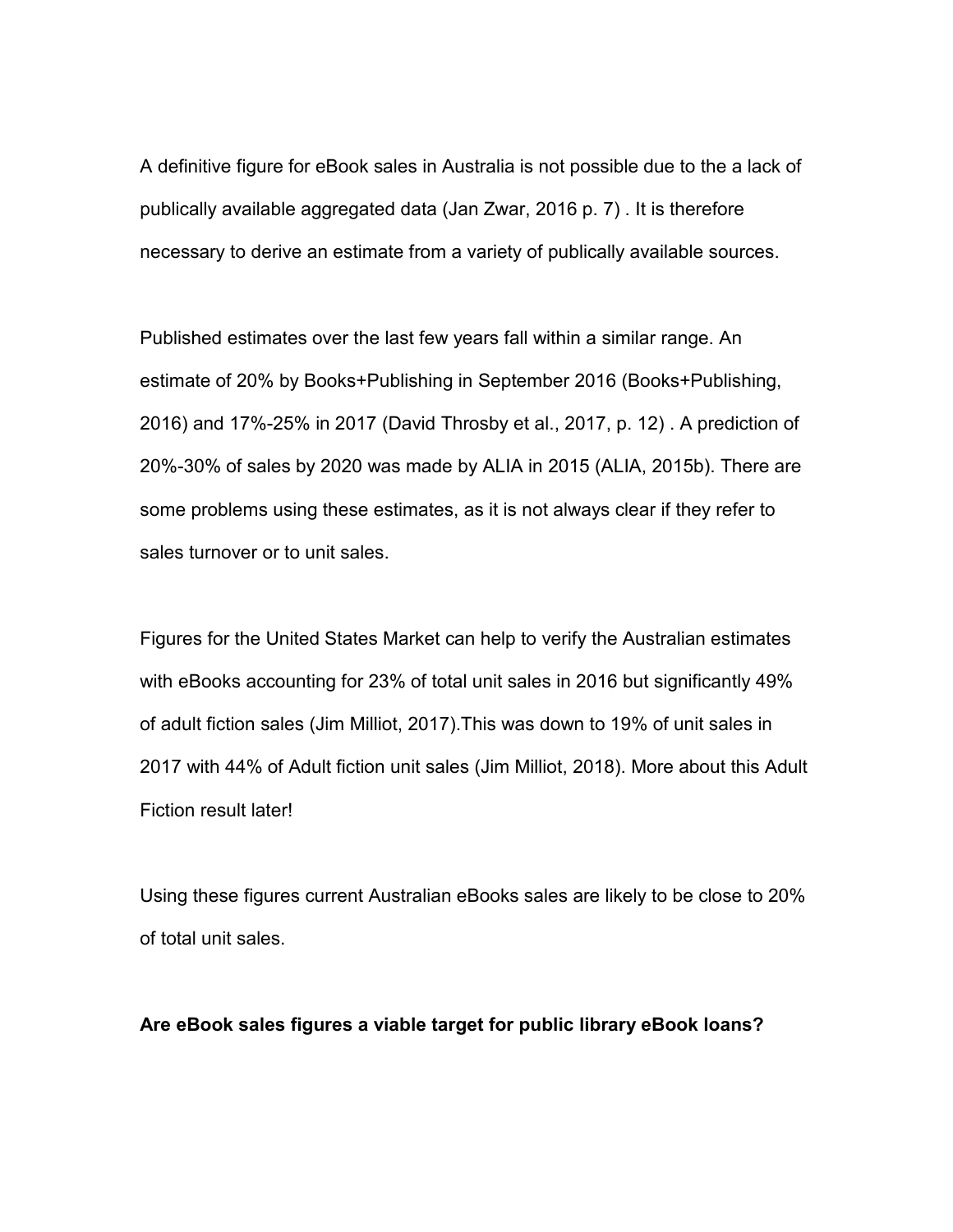While sales figure are a useful measure for libraries they do not provide the full picture of the potential loans market for public libraries.

A key factor is the way the book sales statistics are collected. While published sales figures focusing on major publisher sales give the impression eBook sales are in decline with a 10% fall in 2017 (Jim Milliot, 2018), sales of works by small publishers and self-published authors on Amazon are increasing with some suggestions that major publishers are pricing themselves out of the eBook market (Adam Rowe, 2018) (Frank Catalano, 2018). Amazon states that their eBook sales are growing (Jim Milliot, 2018) with another report suggesting growth of 6% during 2017 (Natasha Onwuemezi, 2017). Current Bestseller lists mirror this trend to low priced eBooks. When viewed on 19 July 2018 the nine of top ten best sellers on the Australian Kindle store were under \$4.00 and none of the top best selling print books on the Nielsen Bookscan Australia website viewed on the same date appear on the Kindle top ten list. This is a trend for public libraries to consider, as library eBooks are also low cost once a reader is a library member and owns a suitable device.

Despite a possible downturn in eBook sales by mainstream publishers eBook loans in libraries are still increasing. Overdrive, a major supplier of eBook platforms to libraries reports 11% growth for eBook loans and 24% growth for audiobooks loans from their customer libraries in 2017 (Rakuten Overdrive, 2018) . Data analysis of the published Australian Public Libraries Statistical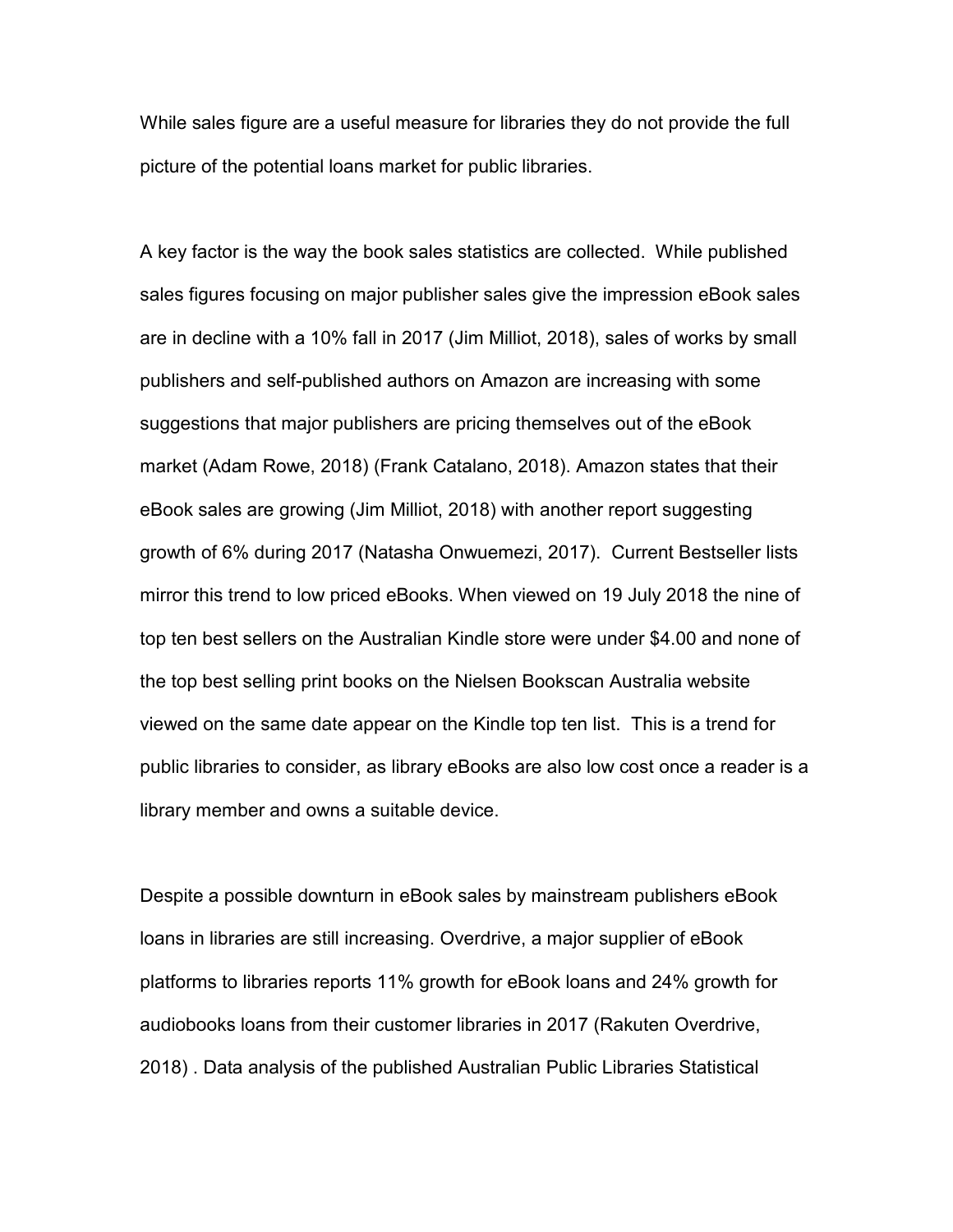reports show a 68.9% growth in eBook loans between 2014-2015 and 2015-2016 (NSLA, 2016, p. 28) (NSLA, 2017, p. 29). Later Nationwide statistics are not available at time this paper was written but analysis of available state statistics show Victorian Public Libraries experienced 25.5% growth in eBook loans between 2015-2016 and 2016-2017 (PLVN, 2016) (PLVN, 2017) and Queensland public libraries experienced 26.3% growth in eBook loans for the same period (State Library of Queensland, 2016 p. 4) (State Library of Queensland, 2017 p. 4).



## **Chart 1** eBook loans in NSW 2009/10-2016/17

While the growth in eBook loans in Australian public libraries does seem to be slowing it is still significantly higher than the growth of eBooks sales. It seems likely the growth Australian eBook loans will slow further however it should not be assumed they will plateau at the same level as eBook sales. EBooks sales may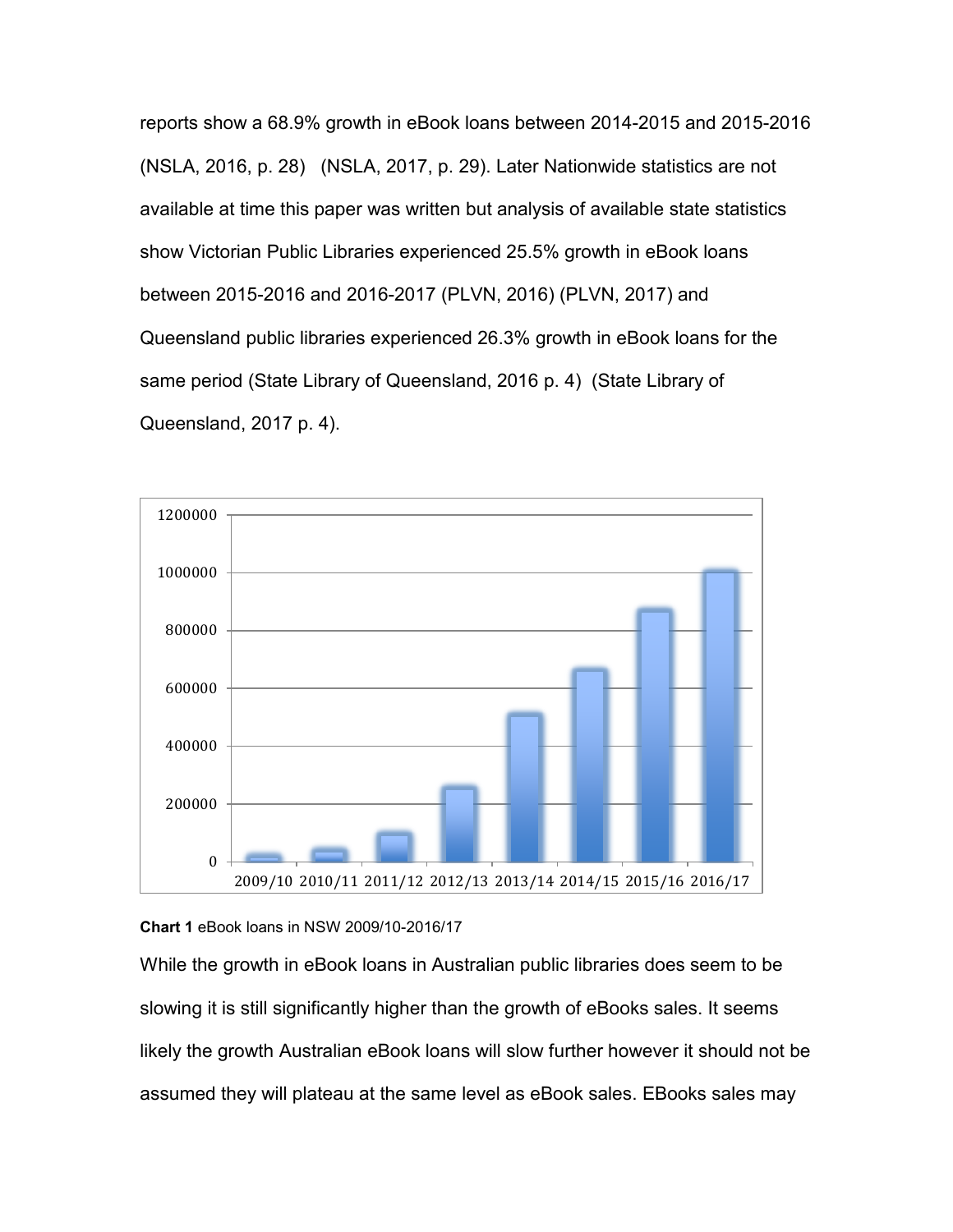have slowed due to price increases by major publishers during 2014-2015 rather than demand for the format (Nick Earls, 2017) (Adam Rowe, 2018). Despite to these limitations eBooks sales figures remain a useful tool for library collection development planning but should be used in combination with other available data.

## **Australian reading behaviour and eBooks**

Another approach of assessing the market for eBooks loans in Australian public libraries is the use of survey results investigating reading and purchasing behaviour. 2015 Roy Morgan research found that in a three-month period 7% of Australians purchased an eBook on line with the highest purchase by age group being 35-49 at 9.1% (Roy Morgan, 2015).During the same period the report found that 56.7% of this age group had read either an eBook or a print book. Considering eBook purchases as a percentage of total readers it is possible to estimate a figure of 16% of readers surveyed purchasing eBooks in 2015.

A extensive 2017 study of Australian book readers conducted by the Department of Economics at Macquarie University found that 53% of readers regularly read books in an electronic format, 90% regularly read in print formats and 12% in audiobook formats (this report did not differentiate between physical and online audiobooks). (David Throsby et al., 2017 p. 14). The report classed electronic format readers as those who indicated they often or sometime read on electronic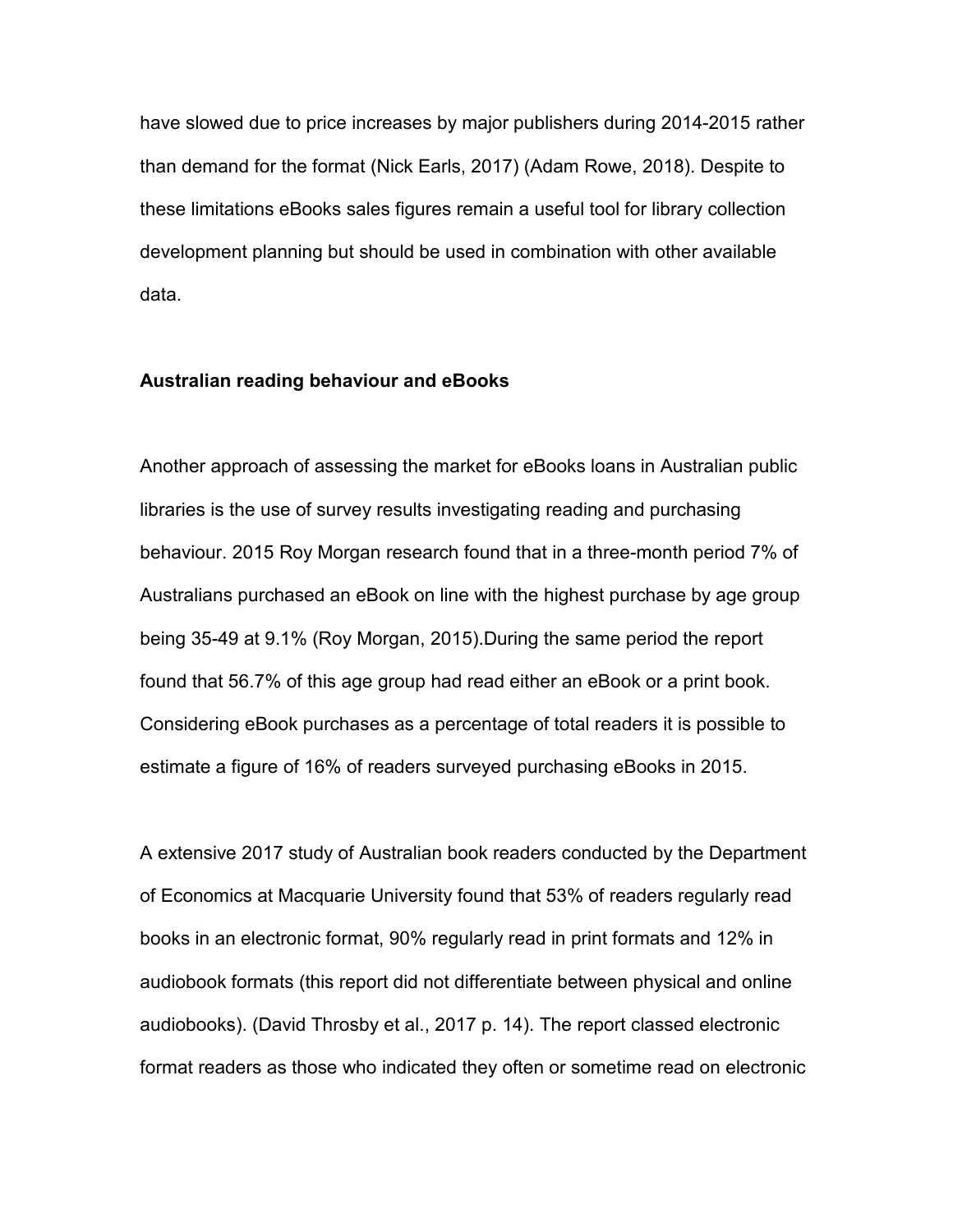devices. This figure suggests the eBook readership is high and that most eBook readers also regularly read in print formats.

Another significant finding from this study is that while only small number of eBooks are purchased as gifts or for children one third of the books brought for the respondents own use were eBooks (David Throsby et al., 2017, p. 15). This implies the potential eBook loans market for public libraries may be higher than total sales figures suggest as a high percentage of loans from adult collections at public libraries can be assumed to be for personal use. The "reason for purchase" figures for all formats from this study were 64% for own use, 22% for children and 14% as gifts (David Throsby et al., 2017, p. 15).

Considering that 53% of readers reading books in electronic formats and one third book purchases for a readers own use were for eBooks (David Throsby et al., 2017 p.15) it is possible the eBook loans market for public libraries for Adult collections could be as high as 33% of total loans for adult collections compared to the overall estimated eBook sales figure of 20%.

## **Australian public libraries and the gap**

While eBook sales constitute and estimated 20% of the total print and electronic book sales market library lending figures are much lower at 3.6% of total loans nationally in 2015-2016 (NSLA, 2017 p.30). Analysis of more recent 2016-2017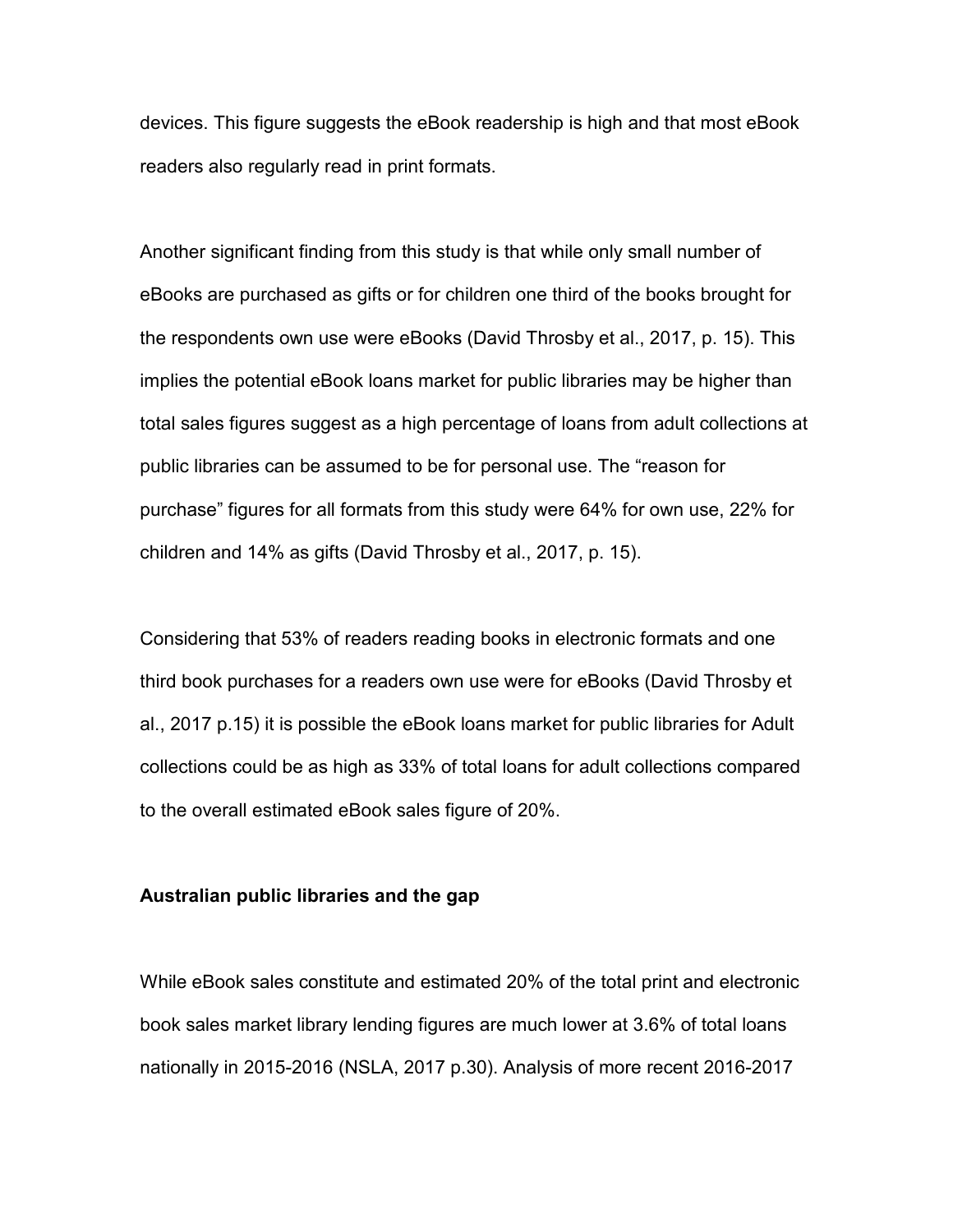data from Queensland Public libraries produces result of 4.6% of total loans (State Library of Queensland, 2017 p, 4) and 6.4% for Victorian Public Libraries (PLVN, 2017) and a very low 2.1% for NSW (State Library of NSW, 2018 p.15-  $19$ ).

The published total loans figures however include loans for non-book items and serials. For NSW public Libraries eBooks comprised on 3.5% of total book loans for 2016-2017 (State Library of NSW, 2018 p.17-19). The National, Queensland and Victorian statistics do not provided a statewide breakdown for book and nonbook physical loans. Analysis of the published statistics for NSW shows book and eBook loans comprised 59% of total loans in 2016-2017 (State Library of NSW, 2018, pp. 15–17). If this figure is applied to the 2016-2017 figures for Queensland and Victoria an estimated range of 7.7% (Qld.) to 10.9% (Vic) can be derived for eBook loans as a percentage of total book loans. This amended figure still indicates large gaps between the public library eBook loans (3.5%- 10.9% of total book loans print and electronic) and estimated eBook sales in Australia of 20% of total book sales and an even larger gap between the percentage of library book loans the percentage of eBooks purchased for when books are purchased for personal use (one third) (David Throsby et al., 2017, p. 15).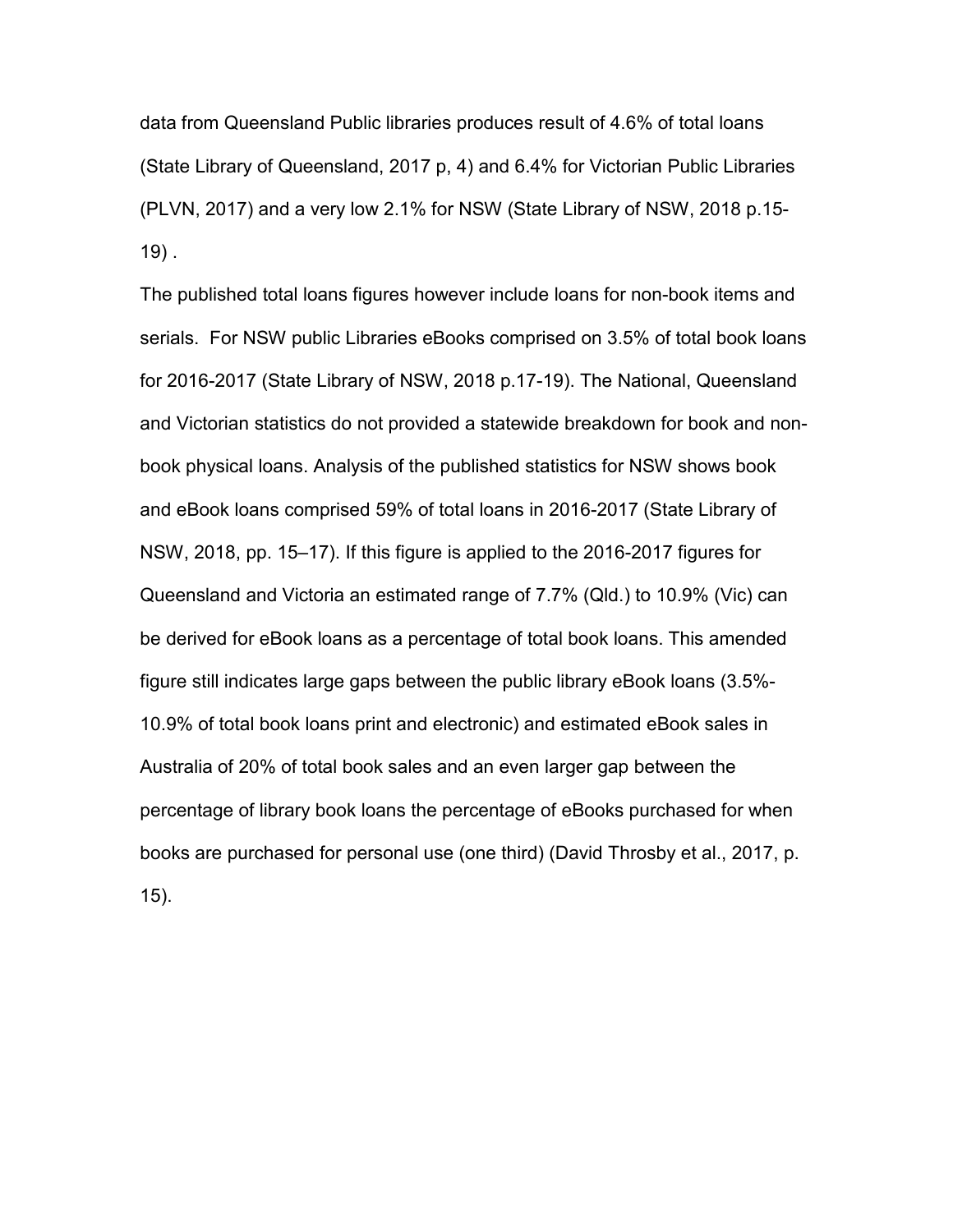

**Chart 2** The Gap % of Australian public library loans to total book loans compared to eBook sales and eBooks purchase for self as % of total book sales.

# **Why is there a gap?**

There are several likely reasons for this gap. Primarily public libraries are still building their eBook collections compared to online book eBook providers where most popular titles are readily available. The licensing deals for public libraries often follow a one copy one reader model requiring customers to place reservations whereas privately purchased eBooks are immediately available. Public libraries also face embargoed release dates from some publishers for eBooks meaning titles are available for purchase months before being available to library services. The financial sustainability of larger collections is also a concern. High prices and metered access titles that expire after set period and/or set number of loans are results in libraries to budgeting and to expending funds renewing metered copies rather than expanding collections. The reality of the eBook purchasing for libraries is still far from the ALIA's guiding principles for eBooks and eLending (ALIA, 2017) which includes statements about fair access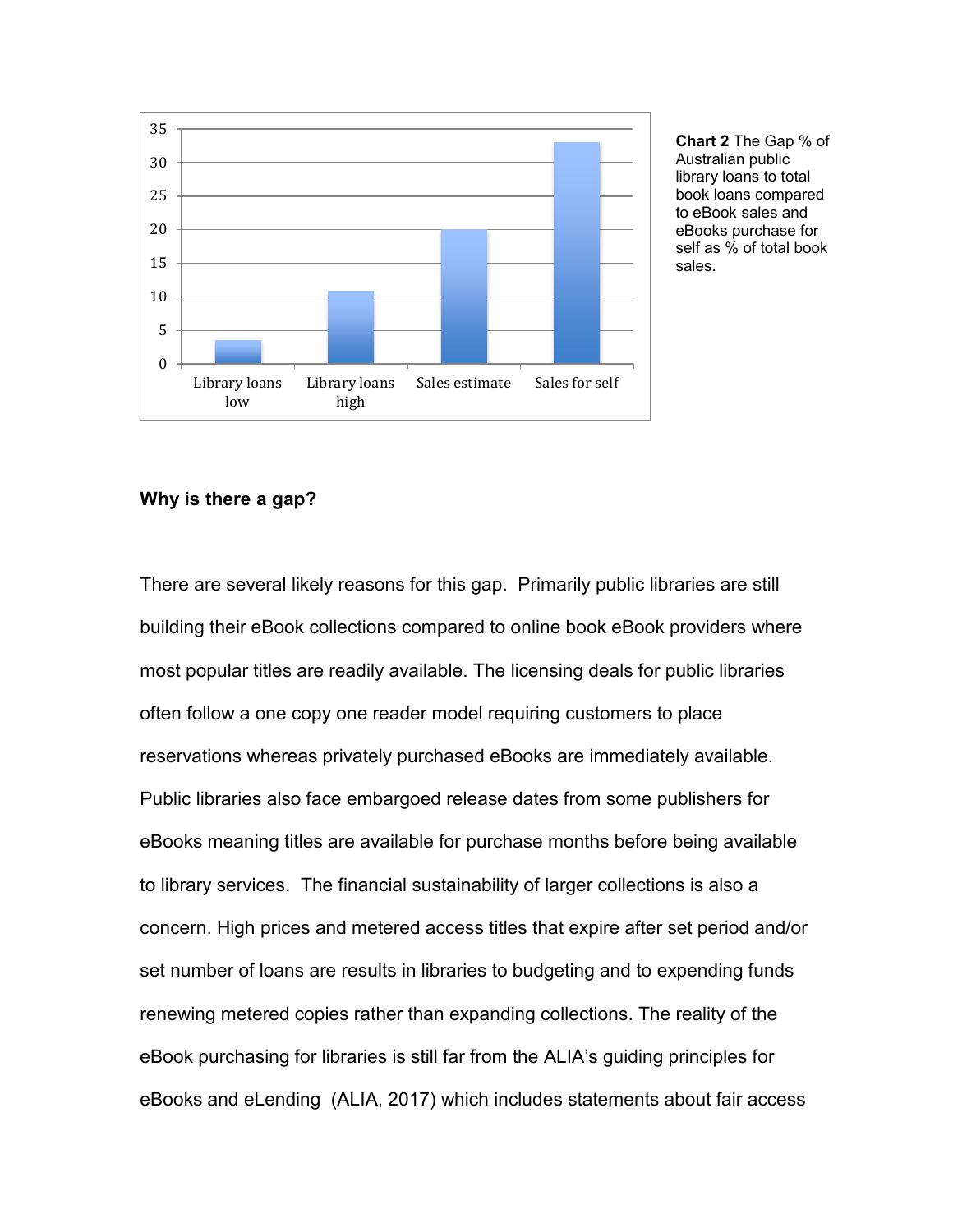and availability of content. Ongoing research being conducted by Rebecca Giblin at Monash University will provide more analysis of content availability issues over time (Rebecca Giblin, 2018)

Analysis of the Victorian public library statistics reveals another reason. While Victoria is a relatively high performer with 10.9% of total book loans in Victoria were for eBooks during 2016-2017 only 8 of 45 Library services in Victoria had 9% or higher percentage of eBook loans while 16 had less than 5% (PLVN, 2017). The diversity suggests that despite growing demand for eBooks from customers many library services may lack the resources to allocate sufficient resources to rapidly develop and market their eBook services. This issue may also account for he variation in eBooks loans between NSW and Victoria and Queensland (see Australian public libraries and the gap above) where the large number of smaller library services in NSW may be a factor in the lower figures for this state. The ALIA report *Comparison of ebooks and elending in Australian Public Libraries* identified four factors identified as to why some public libraries had delayed eBook services up to 2015, budget constraints, technology issues and licensing issues (ALIA, 2015a). As these reasons are still present it is likely they are still major constraints on the ongoing development of eBook services.

## **The risk of public libraries not developing eBook services**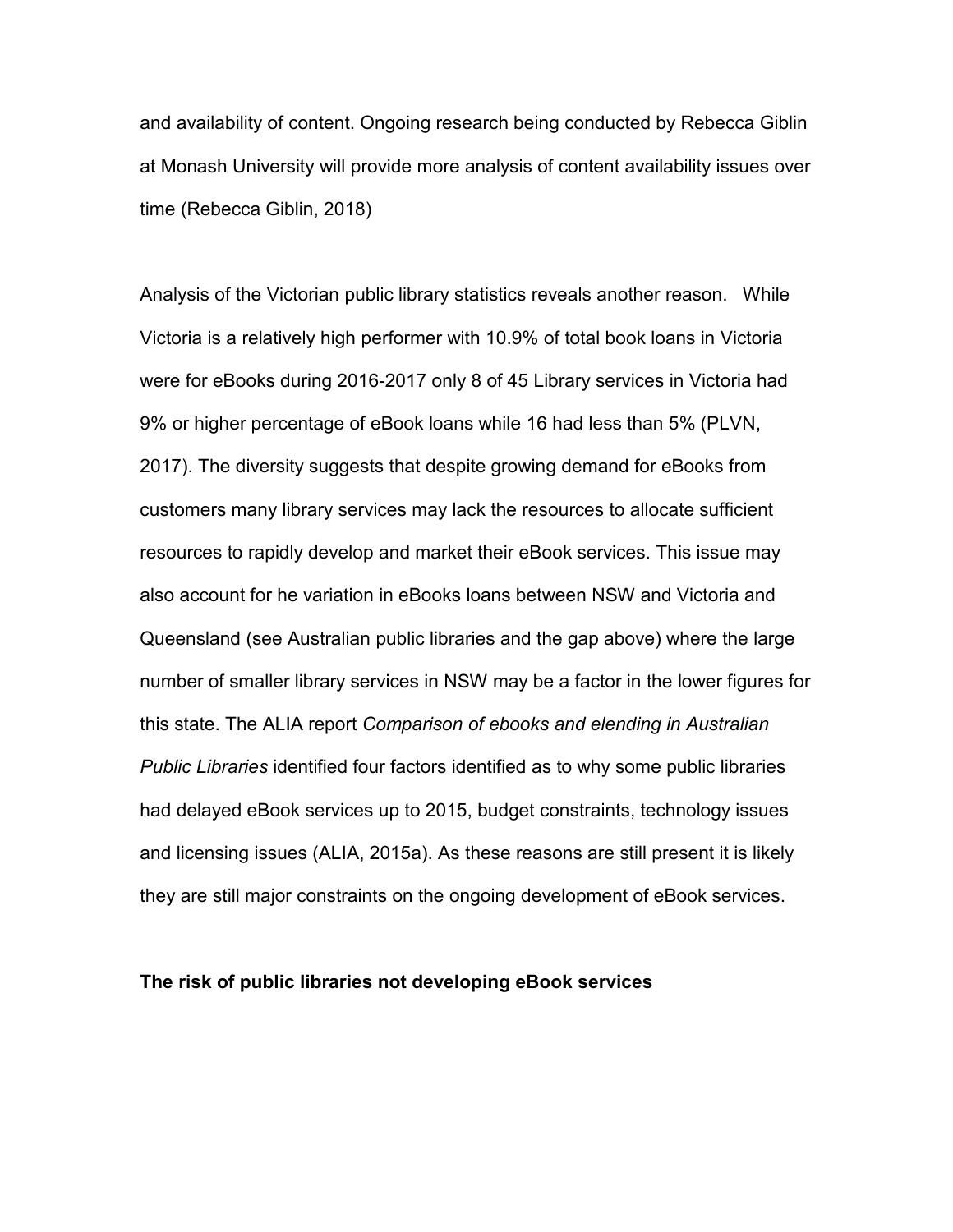While problems with the available eBook service providers remain public libraries should continue to develop their services to meet customer demand. Service such as Amazons Kindle Unlimited, Audible and Scribd offer "Netflix Style" subscription pricing and a growing range of content. While these services have huge limitations in availability of mainstream content and are not an existential threat to public libraries at this point this has not prevented some economics commentators proposing the idea of commercial services forward as a replacement for public libraries. (Tim Worstall, 2014) (Thu-Huong Ha, 2018). While these are outlier arguments based on a ideological view that commercial enterprise can and should replace public libraries the massive funding cuts to library services in the United Kingdom may have been driven by related views (John Harris, 2017). A similar situation is less likely while Australian public libraries are relevant to their communities. While total public library loans are in declining across Australian public libraries (8.5% decrease between 2011-2012 and 2015-2016) (NSLA, 2017)eBook loans are still growing strongly. Meeting the demand for eBook loans with larger collections is a strategy for public libraries to both keep and gain new customers form a very large pool of eBook readers.

#### **Part 1 Conclusions**

• While eBook sales from major publishers may have slowed demand for eBooks is still growing in Australian public libraries.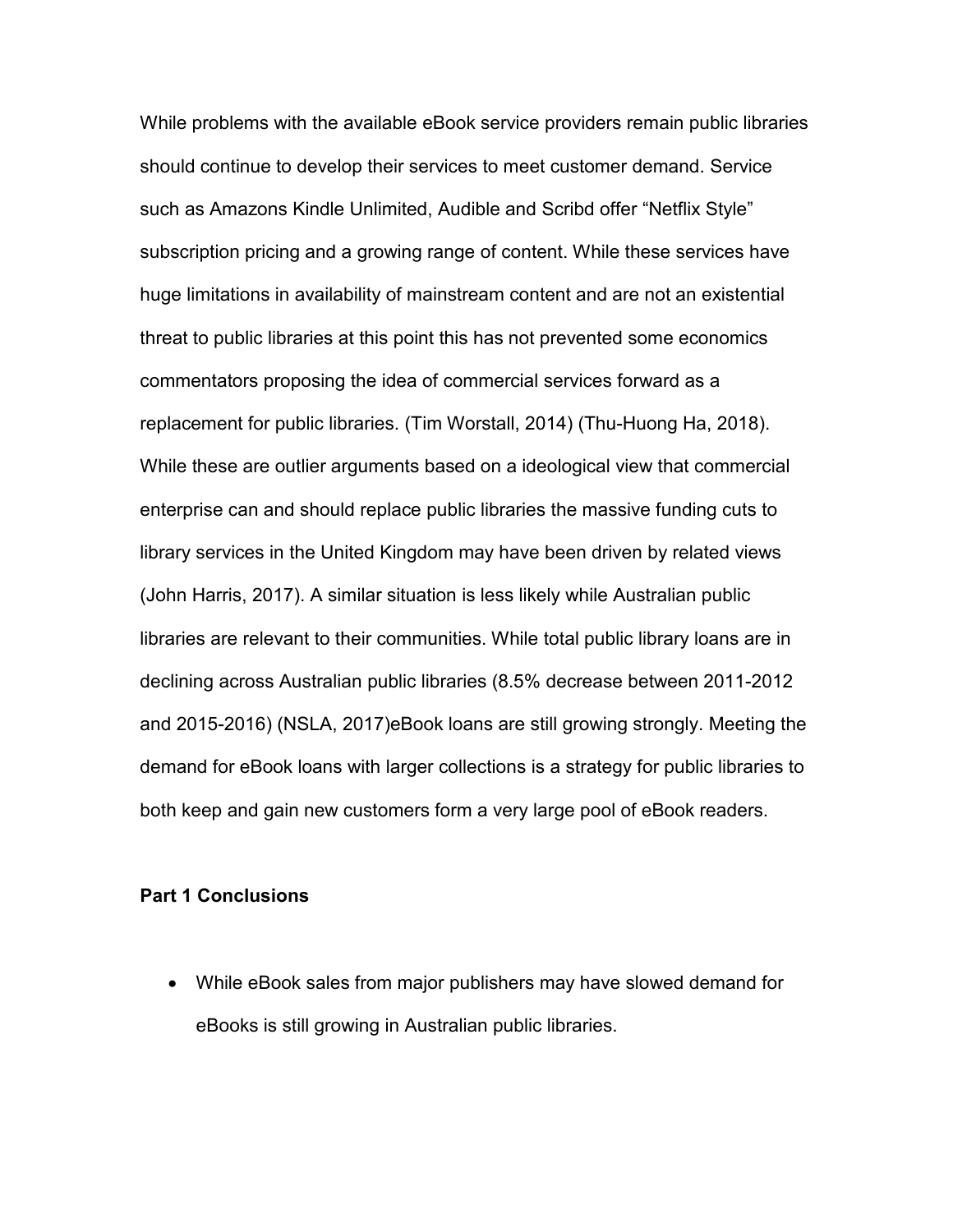- Whereas an estimated 20% of total book sales in Australia are for eBooks public libraries eBook loans are only achieving 3.5% -10.9% of total book loans with significant variations between states.
- There is a significant opportunity for most public libraries to grow their eBook collections and increase loans. The "eBook loans market" likely to be at least as high as eBook sales estimate of 20% and possibly higher for adult collections based on customer purchasing behaviour.
- Development of eBook services at Australian public libraries is not uniform and many libraries may lack the resources to meet demand.

# **Part 2 Developing the Online Library at City of Ryde**

City of Ryde launched an eBook service as part of our online library in 2012 and has experienced strong growth in loans year by year. City of Ryde recorded 7.9 % of total book loans in 2015-2016 as eBooks, well above the 2015-2016 NSW state average of 3.5% of total book loans. While our performance is encouraging it is some way off the potential market for library eBook loans identified in Part 1 of 20% based on Australian eBooks sales estimates or up to one third of adult collections loans based on customer reading and purchasing behaviour surveys discussed in part one above.

## **How many eBooks should be in the collection?**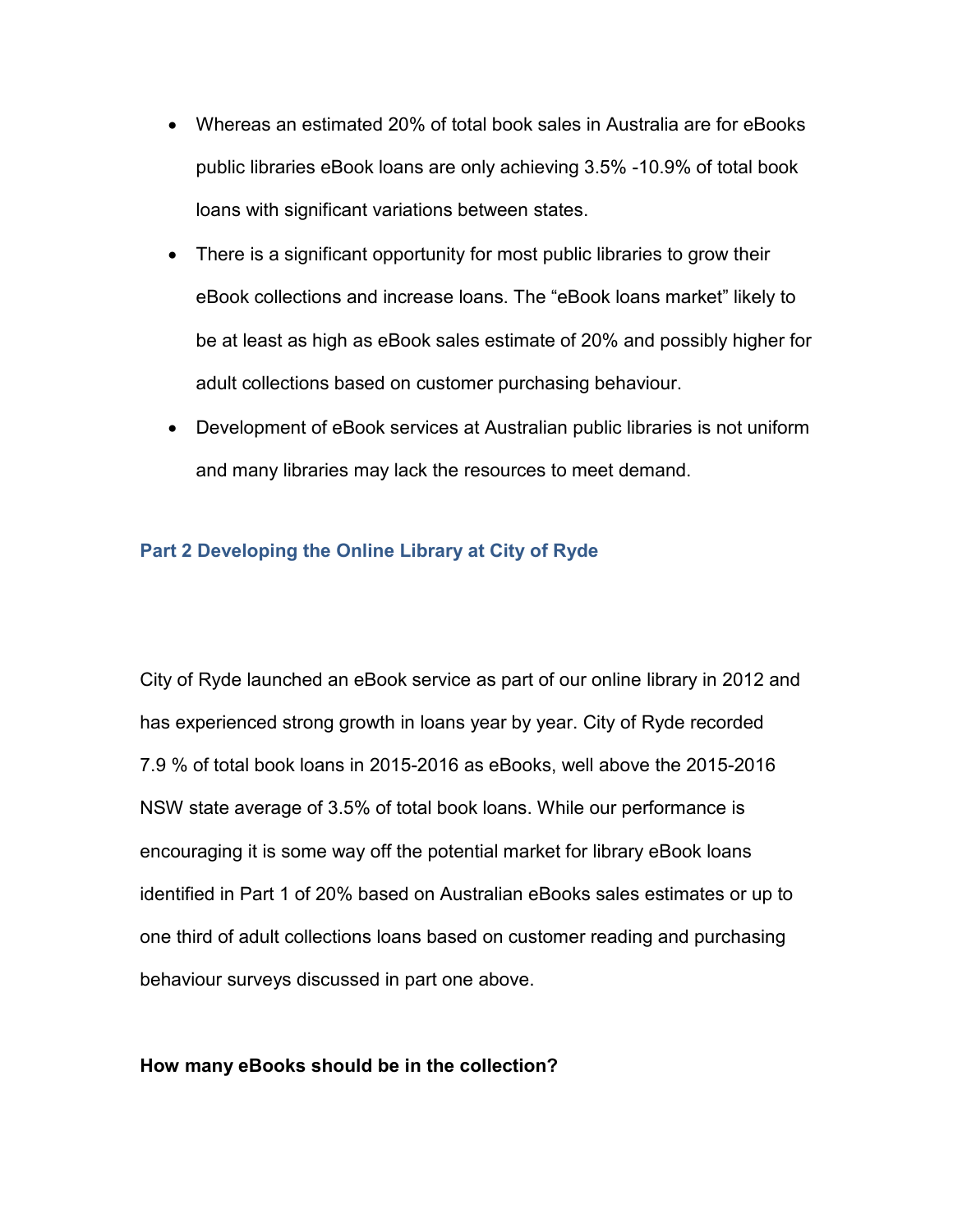Using the Australian eBook sales estimate of 20% identified in Part 1 leads to a collection size target of 38000 eBook copies from a total book collection target of 190000. Our current collection eBook collection is 18500 eBook copies for loan so there is significant room for expansion.

## **What to buy**

A strong trend at City of Ryde is that eBook loans by collection are very different to print loans. For example in 2017/18 while 66% of eBook loans are for adult fiction only 16.5% of print book loans were from collections in this category. This is verified up by US sales figures which show eBooks accounts for only 5% of children books sales, 8% of young adult sales, 12% of adult non fiction sales but a massive 44% of adult fiction unit sales in 2017 (Jim Milliot, 2018). Adult fiction was also the dominant collection for eBook loans at City of Ryde comprising 65.6% of eBook loans during 2017-2018. These figure strongly suggest public libraries should focus on developing adult fiction eBook collections.

Using the US sales figure for eBooks discussed above as percentage of total books sales in same categories the collection size targets for City of Ryde would be: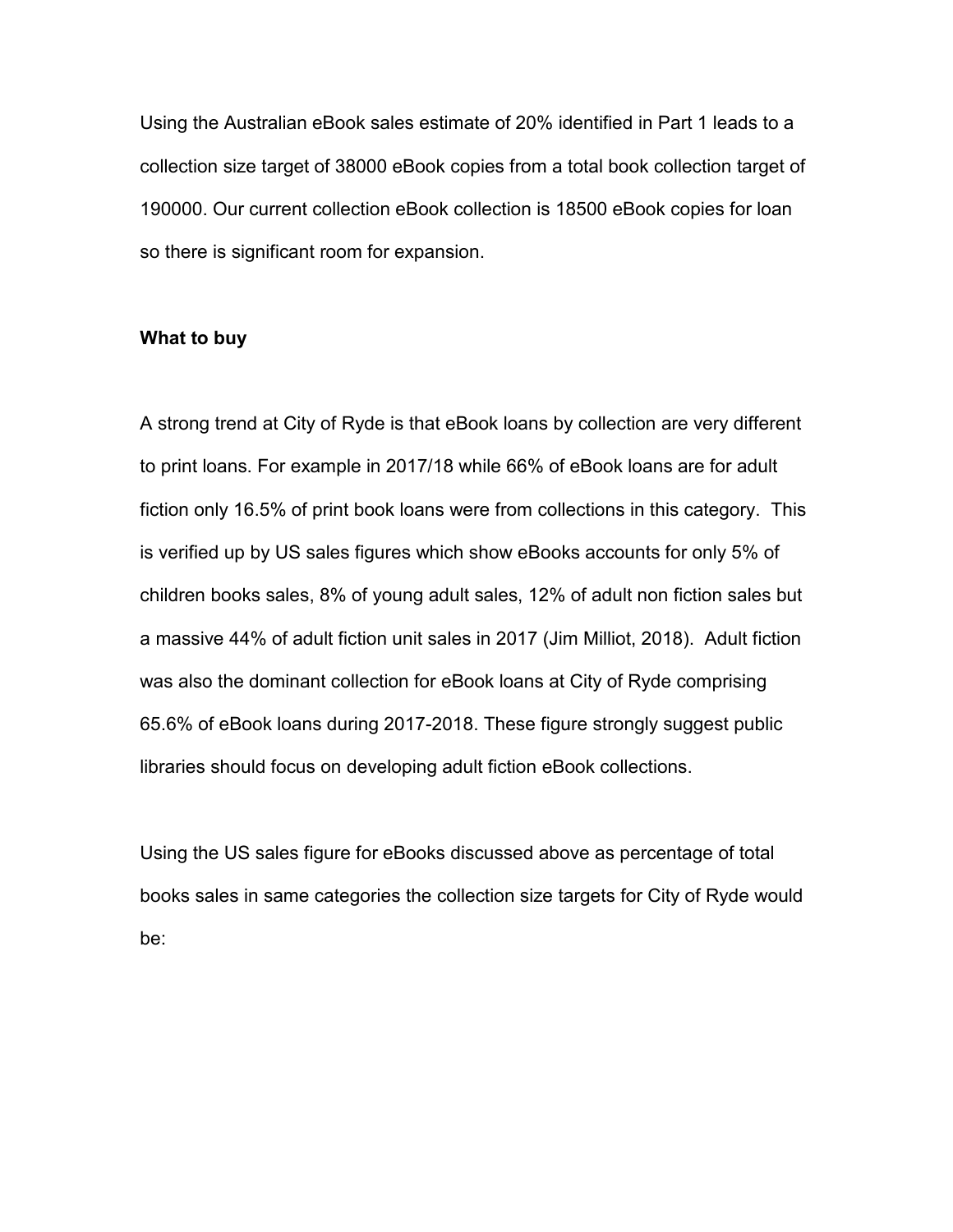| <b>EBook</b>              | % Of collection | <b>Collection</b> | $%$ Of      | <b>Collection size</b> |
|---------------------------|-----------------|-------------------|-------------|------------------------|
| <b>Collection</b>         | derived from US | size targets -    | current     | targets derived        |
|                           | sales figure    | sales data        | eBook       | from loans data        |
|                           |                 | (copies)          | loans at    | (copies)               |
|                           |                 |                   | <b>Ryde</b> |                        |
| <b>Adult Fiction</b>      | 54%             | 20520             | 66%         | 25080                  |
| <b>Adult Non Fiction</b>  | 29%             | 11020             | 18%         | 6840                   |
| <b>Children's Fiction</b> | 8%              | 3040              | 10%         | 3800                   |
| Children's Non            | 3%              | 1140              | 1%          | 380                    |
| fiction                   |                 |                   |             |                        |
| Young Adult               | 6%              | 2280              | 5%          | 1900                   |
| <b>Total</b>              |                 | 38000             |             | 38000                  |

**Table 1** eBook collections targets base on US sales and loans at City of Ryde

These targets should to be moderated by the actual loan results over time. The model based on sales data is similar to the loans data targets from City of Ryde suggesting it is a valid starting point for developing collection size targets for eBooks

# **Case study - Adult fiction loans and eBooks**

Adult fiction is an interesting case study as while the eBooks made up 7.9% of total book loans they accounted for 26.6% of total Adult Fiction book loans at City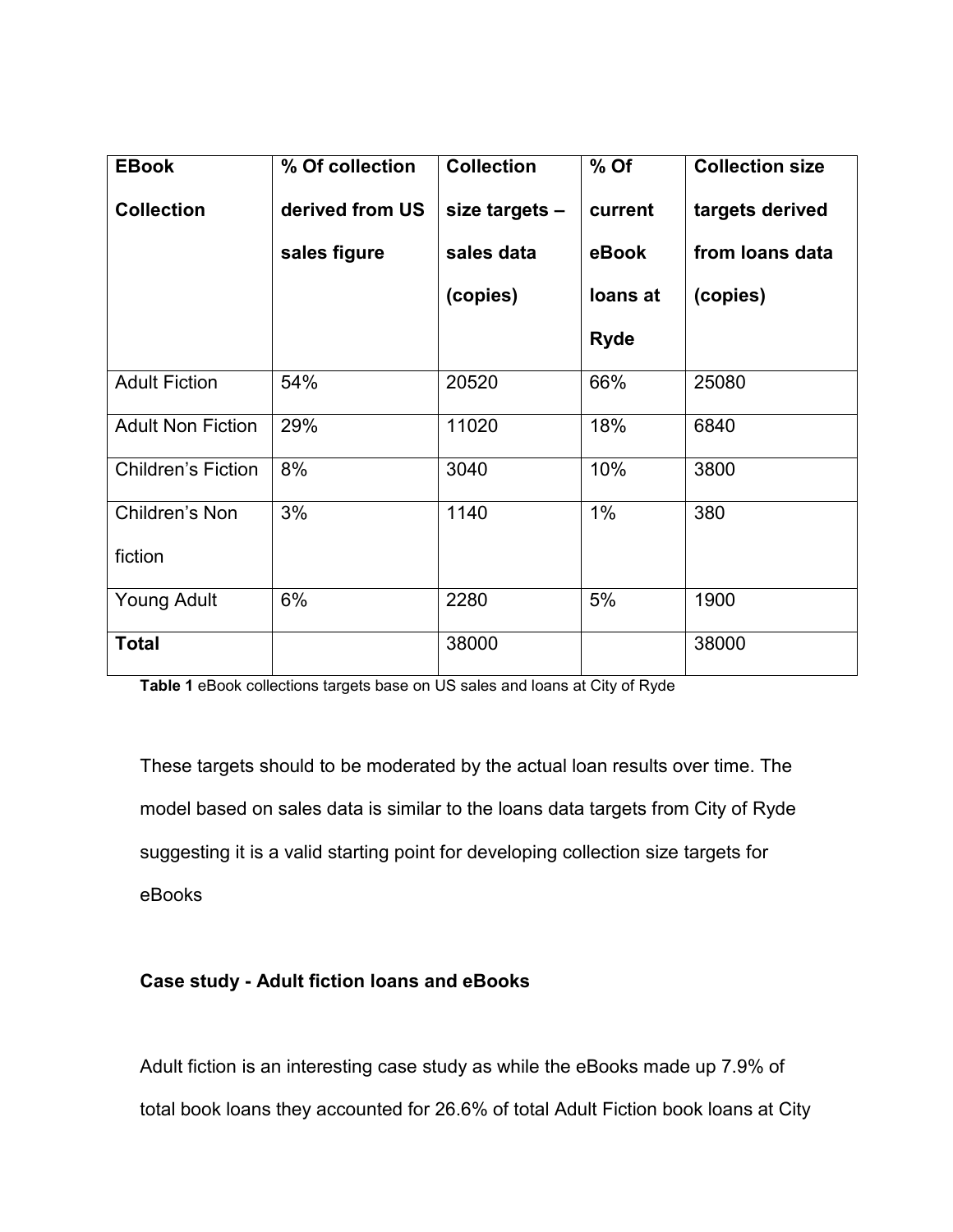of Ryde during 2016-2017 and 29.7% during 2017-2018. It should be noted that this is already approaching the one third of loans for adult collections suggested in Part 1. Another interesting realisation is that while City of Ryde had been assuming Adult Fiction loans were in decline, as we tended to review print loan statistics in isolation from online loans, this was not the case when print and online loans were combined. Combining our online and print adult fiction book loans we found there is actually an increase of 2.5% in Adult Fiction loans between 2012-2013, our first full year of offering an eBook service and 2016- 2017. This compares to a statewide decrease of 17.5% in Adult Fiction print loans between 2012-2013 and 2015-2016. This figure suggests readership for Adult fiction at City of Ryde is stable but many customers are switching reading formats to eBooks or supplementing their print book reading with eBooks. It seem likely this trend goes beyond City of Ryde so it is possible public libraries who have been unable to develop their eBook collections are missing out on this growth

#### **Who is using eBooks at City of Ryde library?**

The average age of an eBook borrower at City of Ryde is 42.14. 69.7% of eBook borrowers are women compared to 63.8% of print borrowers. Generally our eBooks borrowers are similar to our print book borrower for adult collections. These results tend to back the results of results of 2017 Macquarie University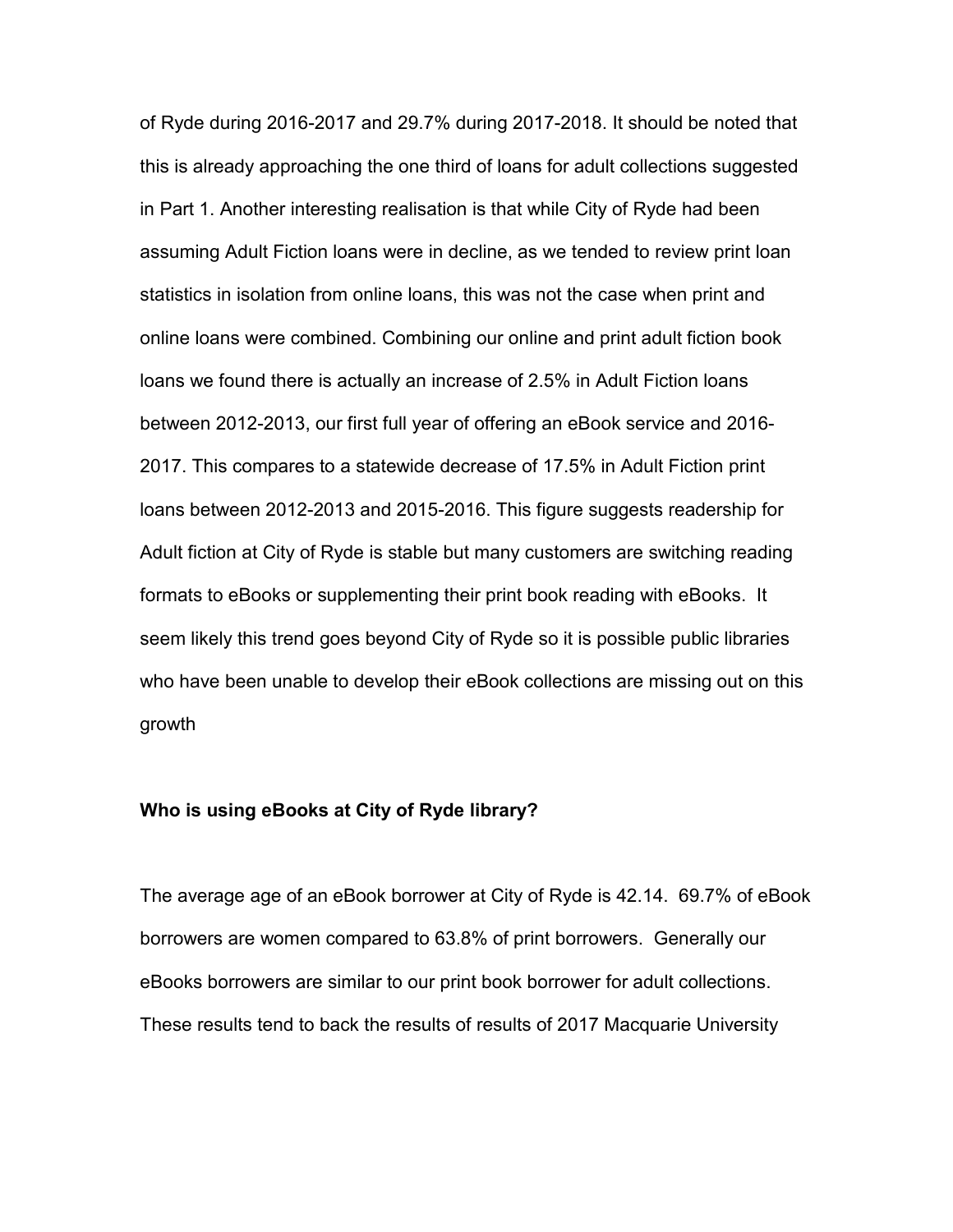research showing a large number of readers use both eBooks and Print books (David Throsby et al., 2017 p. 14)

#### **Reasons for the growth of eBook loans at City of Ryde**

There are a number of factors resulting in the success of the online library at City of Ryde.

**Collection size.** Due to support from our Council the service was able to launch with 4000 copies and has since grown to more then 18500 copies. Small eBook collections are less viable as they lack the breadth of content to attract a large number of customers. To achieve this many hard decision were made around the budgets for print items and online research databases.

**Constant marketing.** Coca-Cola never stops marketing and neither should libraries. Our Online library is available directly from the Council home page. The address off the online library appears on all receipt slips and in most customer newsletters. Most online library titles are included in the library catalogue. 16.5% of the referring URLs to our largest eBook service come from the library catalogue and 8.7% from the City of Ryde website.

**Collection Development.** The focus for the online library is popular adult fiction titles. While other collections still attract loans the demand is much lower than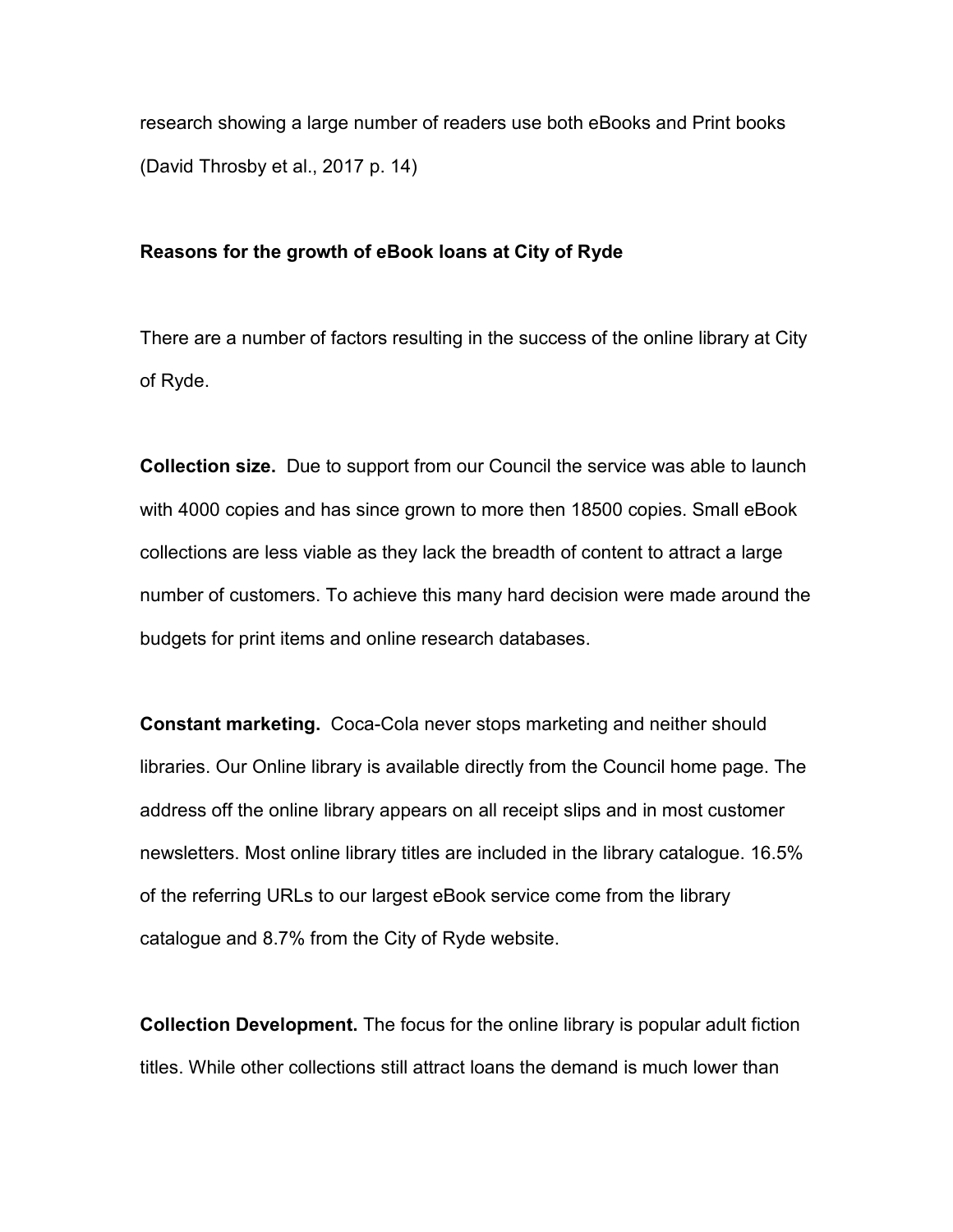their print counterparts. We did place significant resources into developing a children's collection in an expectation we could achieve a "critical mass" of content but the results have been disappointing and consistent with the US sales figures noted above.

**Limiting the number of service providers.** Most customers (62%) use the online library via a service provider app on a tablet or mobile phone. These were also the two most popular electronic reading devices identified in the Macquarie University research (David Throsby et al., 2017). While it is difficult to avoid, spreading content across multiple apps makes it more difficult for customer to access and use the service.

#### **Audiobooks**

While this paper is primarily about eBook loans in Australian public libraries is should be noted that audiobooks loans have increased dramatically in the last year. The annual FY growth rate at City of Ryde for 2017-2018 was 72% compared to 17% for eBooks loans. Australian sales figures are not available but sales figure for the US had 22.7% growth by revenue for 2017 (John Maher, 2018) and the UK 12% by unit (Heloise Wood, 2018).

## **Part 2 conclusions**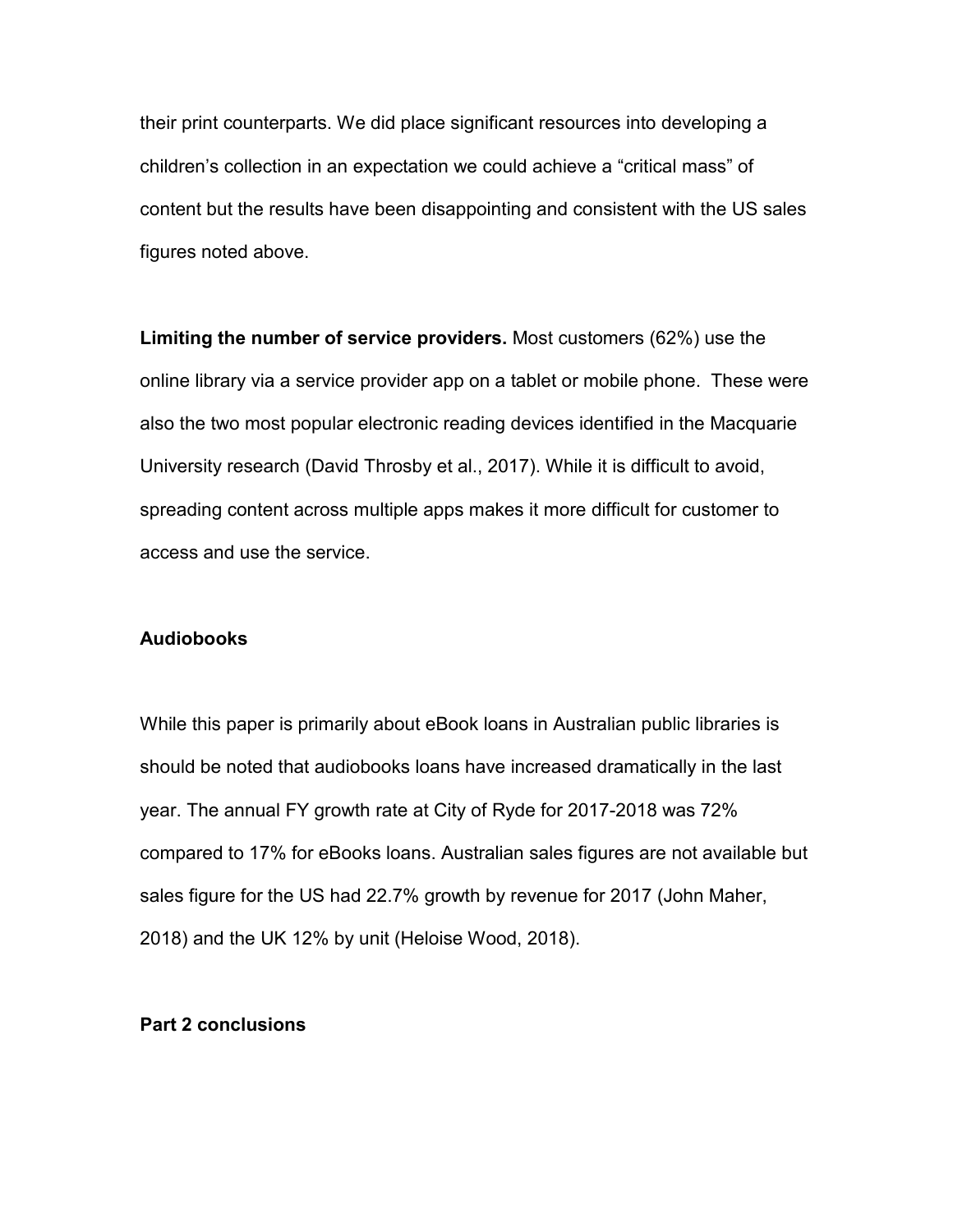- eBook sales figures are a valuable tool to develop collection size targets for eBooks but should be moderated against loans statistics and other available data
- eBook loans are significantly different to print collection loans. Print collection loans should not be used to set collection size targets for eBook collections
- Public libraries should prioritise adult fiction when developing online collections
- Public Libraries should limit their number of eBook service providers, or seek a combined app, as customers are mostly reading eBooks on tablets and mobile phones.

# **Bibliography**

Adam Rowe. (2018, April 29). Traditional Publishing Ebook Sales Dropped 10% In 2017. Forbes. Retrieved from https://www.forbes.com/sites/adamrowe1/2018/04/29/traditionalpublishing-ebook-sales-dropped-10-in-2017/#2e0c9d5c7943 ALIA. (2015a). *Comparison of ebooks and elending in Australian Public Libraries 2015*. Canberra ACT: Australian Library and Information Association. Retrieved from https://www.alia.org.au/sites/default/files/APLA%20Comparison%20of%20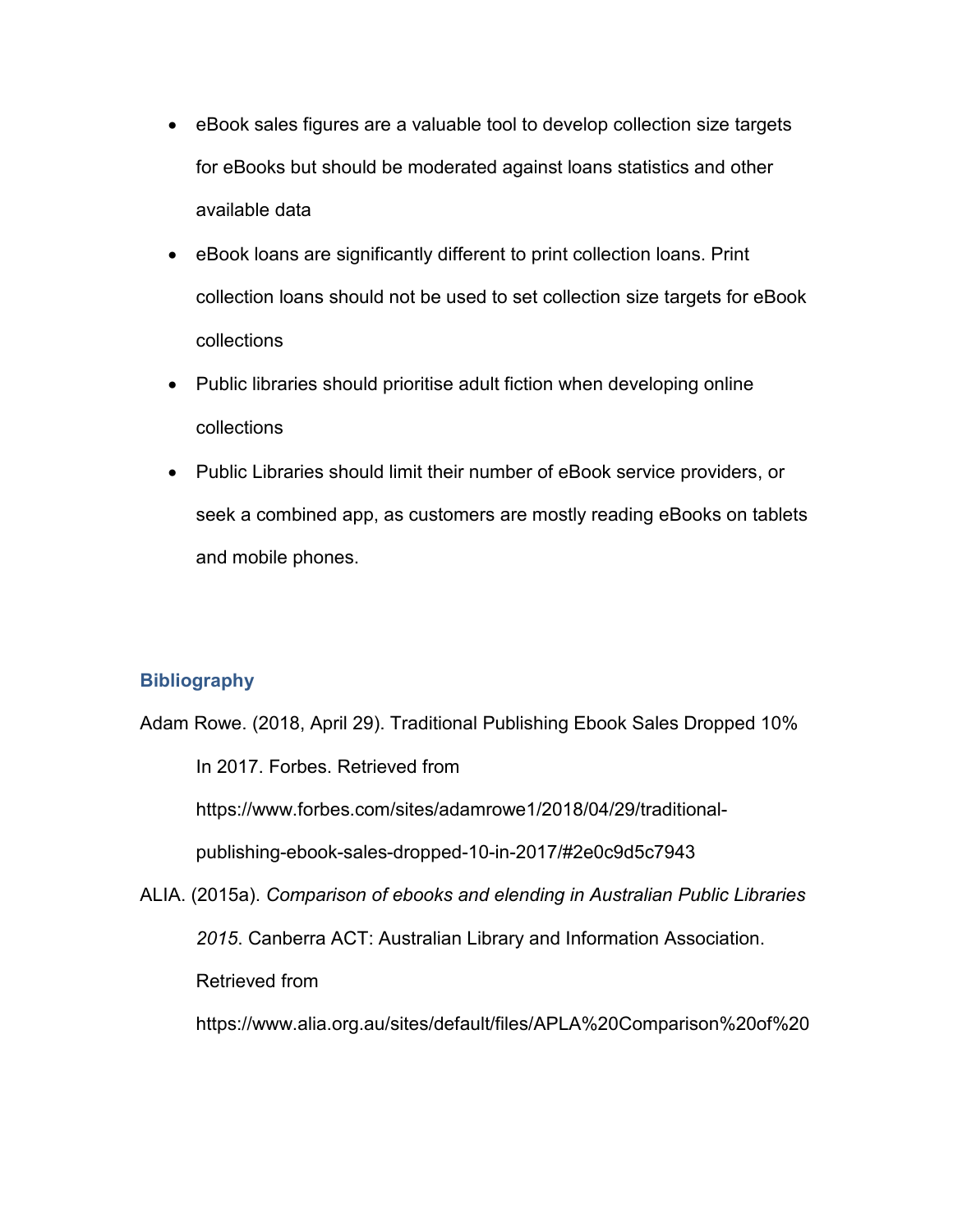ebooks%20and%20elending%20in%20Australian%20Public%20Libraries %202015.pdf

- ALIA. (2015b, March 10). 80:20 by 2020. Australian Library and Information Association. Retrieved from https://www.alia.org.au/sites/default/files/documents/ALIA-8020-by-2020.pdf
- ALIA. (2017, September). ALIA position statement on ebooks and elending, September 2017. Australian Library and Information Association. Retrieved from

https://www.alia.org.au/sites/default/files/documents/ALIA%20ebooks%20 and%20elending%20position%20September%202017%20Final.pdf

Books+Publishing. (2016, September 30). The market down under.

Books+Publishing. Retrieved from

https://www.booksandpublishing.com.au/articles/2016/09/30/74713/themarket-down-under/

David Throsby, Jan Zwar, & Callum Morgan. (2017). *Australian Book Readers: Survey Method and Results* (Macquarie Economics Research Papers No. Research paper 1/2017). Macquarie University: Department of Economics, Macquarie University. Retrieved from http://www.australiacouncil.gov.au/workspace/uploads/files/australianbook-readers-24-05-592762e0c3ade.pdf

Frank Catalano. (2018, May 19). Traditional publishers' ebook sales drop as indie authors and Amazon take off. GeekWire. Retrieved from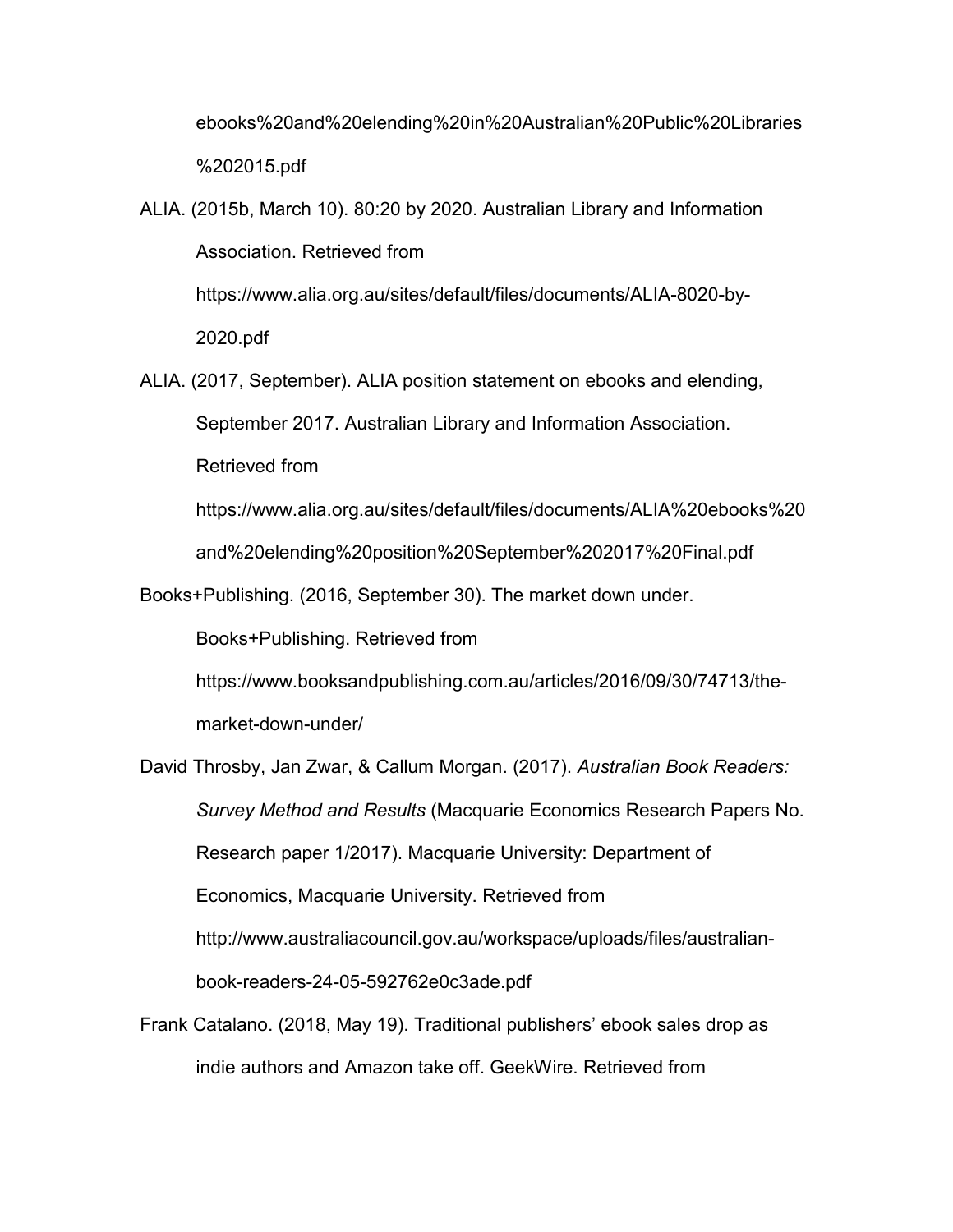https://www.geekwire.com/2018/traditional-publishers-ebook-sales-dropindie-authors-amazon-take-off/

Heloise Wood. (2018, April 9). Booming' audiobook sales double in five years. Retrieved 5 August 2018, from

https://www.thebookseller.com/news/audio-sales-double-five-years-764431

Jan Zwar. (2016). *Disruption and innovation in the Australian book industry: Case studies of trade and education publishers* (Macquarie Economics Research Papers No. Research Paper 1/2016). Macquarie University. Retrieved from http://apo.org.au/system/files/68152/apo-nid68152- 703471.pdf

Jim Milliot. (2017, January 20). The Bad News About E-books. Publishers Weekly. Retrieved from https://www.publishersweekly.com/pw/bytopic/digital/retailing/article/72563-the-bad-news-about-e-books.html

Jim Milliot. (2018, April 25). E-book Sales Fell 10% in 2017. Publisher Weekly. Retrieved from https://www.publishersweekly.com/pw/bytopic/digital/content-and-e-books/article/76706-e-book-sales-fell-10-in-2017.html

John Harris. (2017, December 15). The Tories are savaging libraries – and closing the book on social mobility. *The Guardian Australia Edition*. Retrieved from

https://www.theguardian.com/commentisfree/2017/dec/15/tories-librariessocial-mobility-conservative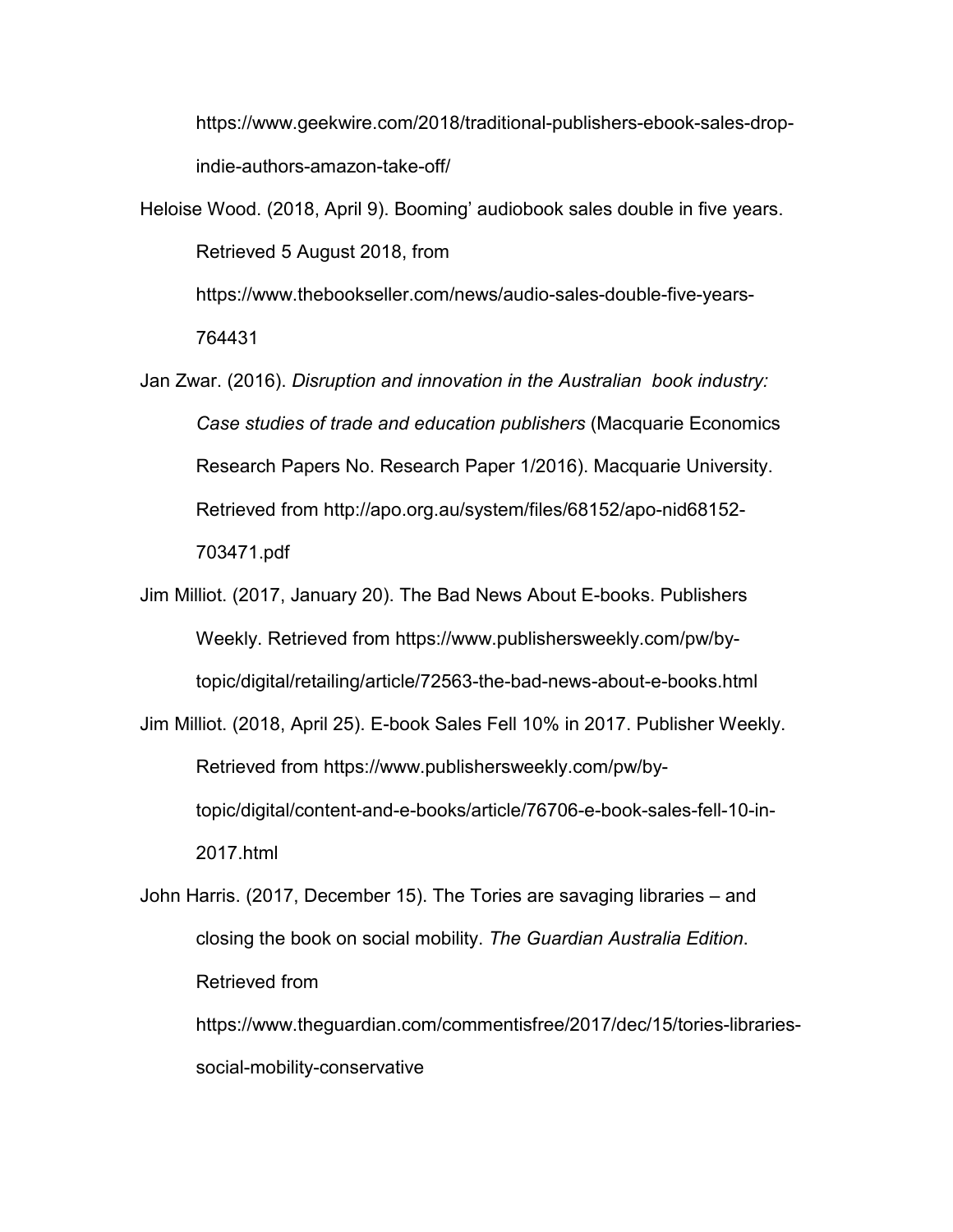John Maher. (2018, June 21). Audiobook Revenue Jumped 22.7% in 2018. Retrieved 5 August 2018, from https://www.publishersweekly.com/pw/bytopic/industry-news/audio-books/article/77303-audiobook-revenuejumped-22-7-in-2018.html

- Natasha Onwuemezi. (2017, August 21). Amazon.com book sales up 46% in 2017, says report. The Bookseller. Retrieved from https://www.thebookseller.com/news/amazon-book-sales-45-616171
- Nick Earls. (2017, May 11). Has the print book trumped digital? Beware of glib conclusions [News]. Retrieved 4 August 2018, from http://www.abc.net.au/news/2017-05-09/has-the-print-book-trumpeddigital-beware-glib-conclusions/8510984
- NSLA. (2017). *Australian Public Library Statitics 2015-2016* (Australian Public Library Statisitcs). NSLA National and State Libraries Australia. Retrieved from https://www.nsla.org.au/resources/annual-australian-public-librarystatistics
- PLVN. (2016). *Annual Survey of Victorian Public Libraries 2015-16* (PLVN Annual Statistics No. 2015–2016). Public Libraries Victoria Network. Retrieved from https://www.publiclibrariesvictoria.net.au/resources

PLVN. (2017). *Annual Survey of Victorian Public Libraries 2016-17* (PLVN Annual Statistics No. 2016–2017). Public Libraries Victoria Network. Retrieved from https://www.publiclibrariesvictoria.net.au/resources

Rakuten Overdrive. (2018, January 11). Public libraries lend record numbers of eBooks and audiobooks in 2017. *Prnewswire*. Retrieved from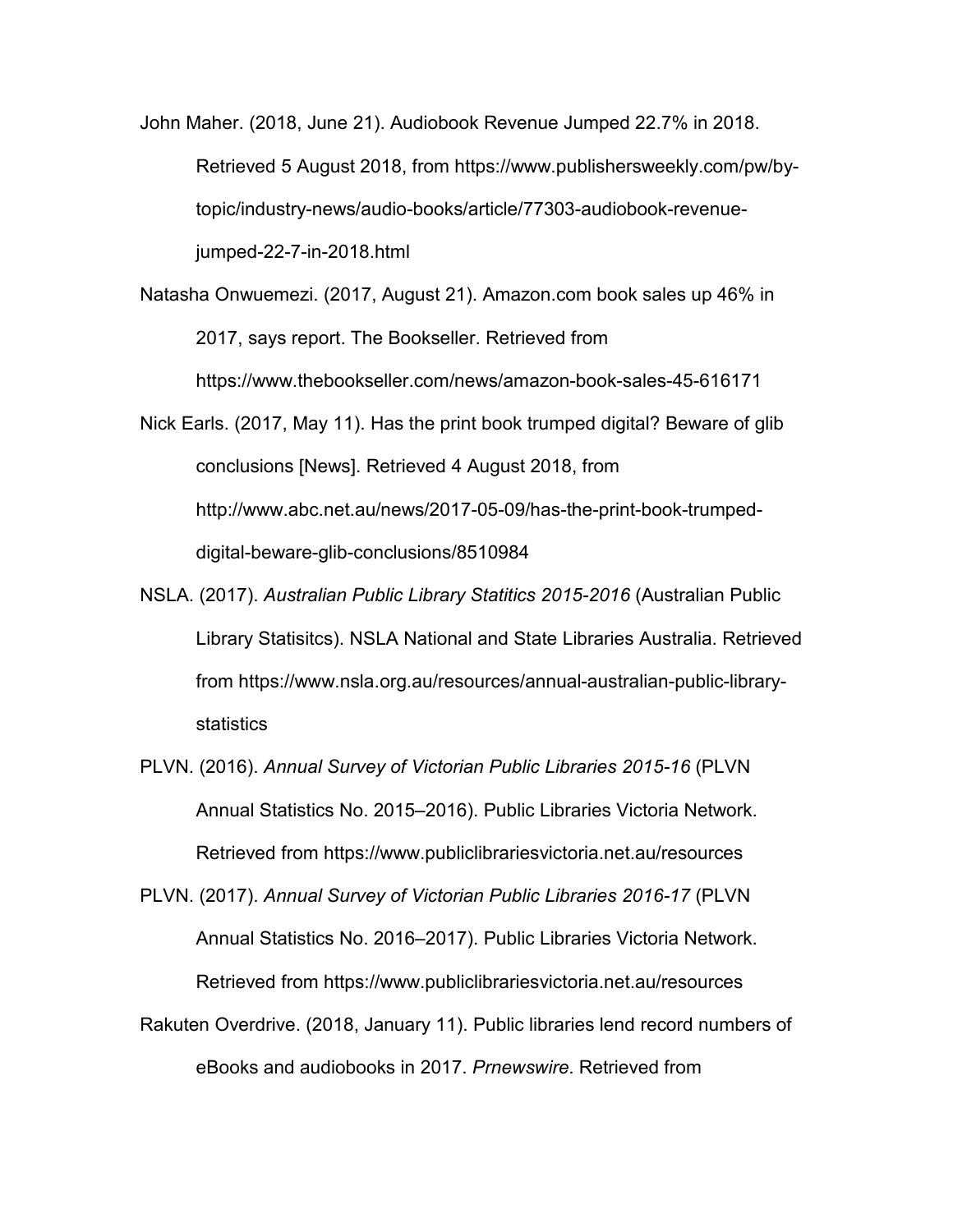https://www.prnewswire.com/news-releases/public-libraries-lend-recordnumbers-of-ebooks-and-audiobooks-in-2017-300581541.html

Rebecca Giblin. (2018, November 22). WHAT'S REALLY HAPPENING WITH E-LENDING? FINALLY, SOME EVIDENCE. Retrieved 26 January 2019, from http://blogs.slq.qld.gov.au/plconnect/2018/11/22/whats-reallyhappening-with-e-lending-finally-some-evidence/

Roy Morgan. (2015, February 2). More Australians buying eBooks Finding No. 6047. Roy Morgan. Retrieved from

http://www.roymorgan.com/findings/6047-more-australians-buying-

ebooks-201502012255

State Library of NSW. (2018). *NSW Public Library Statitics 2016/17* (NSW Public Library Statistics). Sydney: Sate Library of NSW. Retrieved from http://www.sl.nsw.gov.au/public-library-services/advice-bestpractice/public-library-statistics

State Library of Queensland. (2016). *2015-2016 Queensland Public Libraries Statistical Bulletin* (Queensland Public Libraries Statistical Bulletin). State Library of Queensland. Retrieved from

http://www.plconnect.slq.qld.gov.au/manage/statistics/annual-statisticalbulletins

State Library of Queensland. (2017). *2016-2017 Queensland Public Libraries Statistical Bulletin* (Queensland Public Libraries Statistical Bulletin). State Library of Queensland. Retrieved from